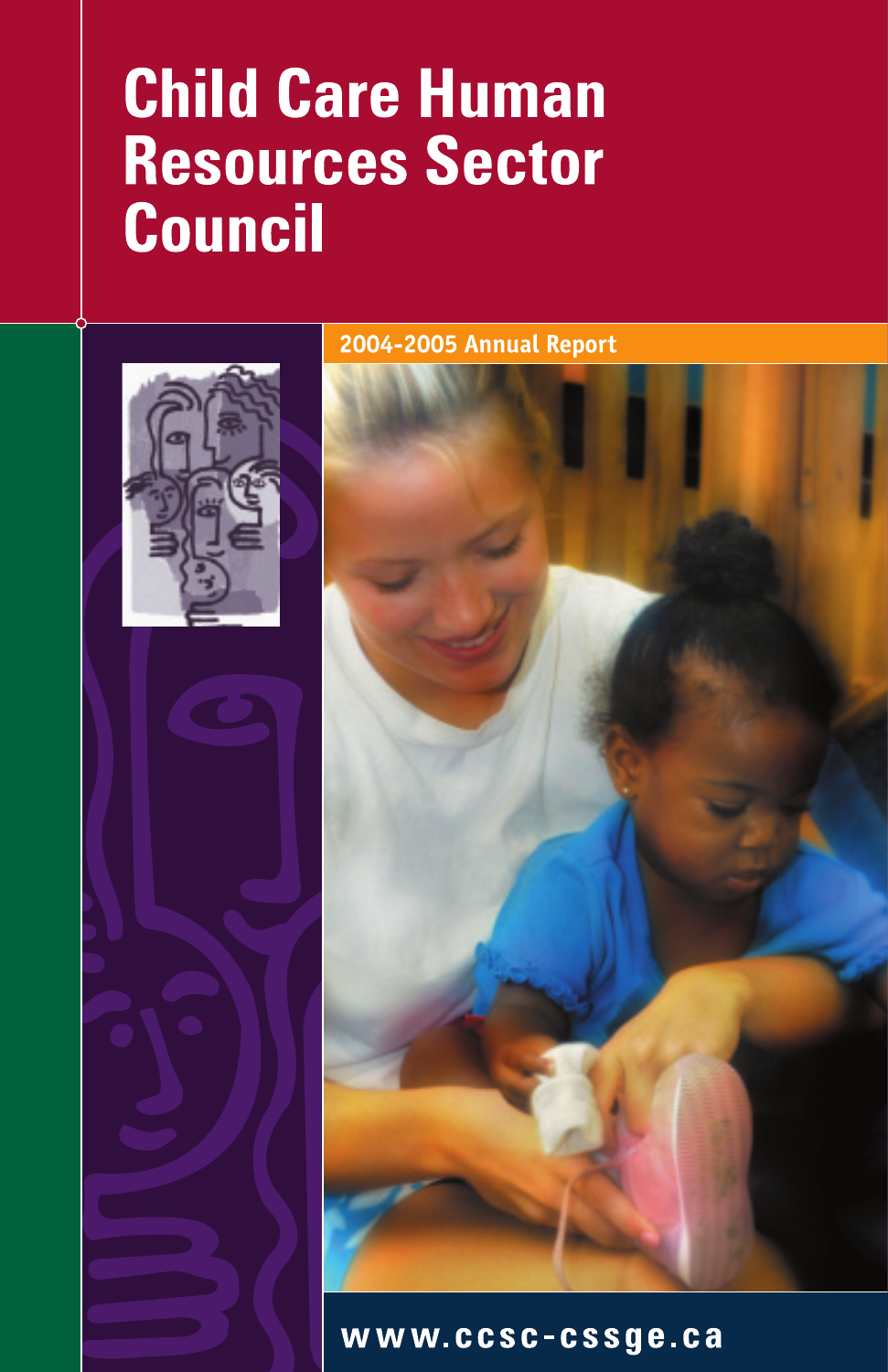To obtain additional copies of this report, please contact: info@ccsc-cssge.ca 1-866-411-6960 Child Care Human Resources Sector Council 151 Slater Street, Suite 714 Ottawa (ON) K1P 5H3 www.ccsc-cssge.ca

| This project is funded by the Government |  |
|------------------------------------------|--|
| of Canada's Sector Council Program.      |  |



The opinions and interpretations in this publication are those of the author and do not necessarily reflect those of the Government of Canada.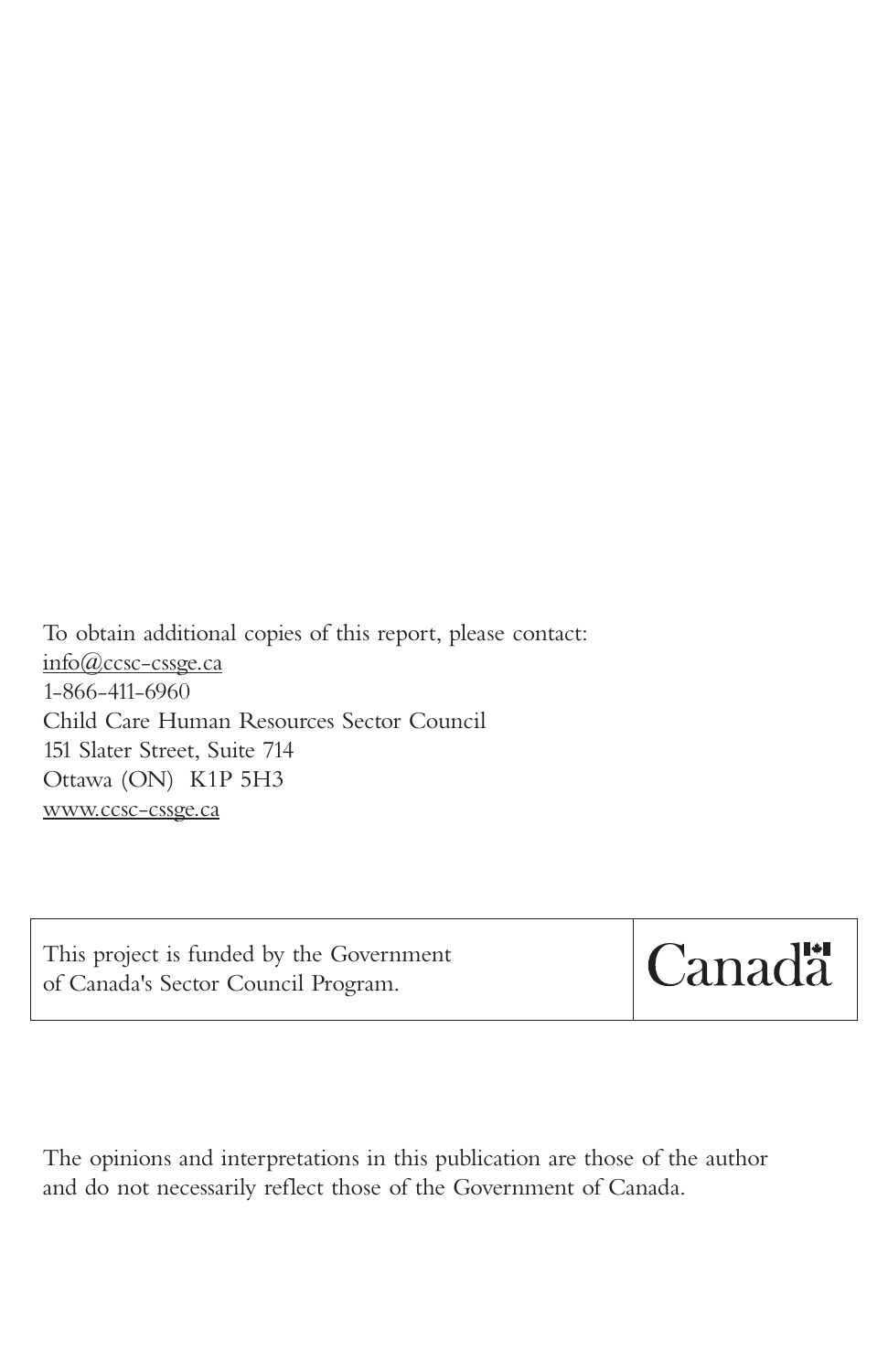# **Message from the Chairperson and the Executive Director**

We are pleased to share the first annual report of the Child Care Human Resources Sector Council. After completing 18 months as an incorporated sector council we can reflect positively on a close to ten year journey that began with the original sector study, *From Recognition to Remuneration (1995-1998)*. Over the years we have now evolved from the Child Care Human Resources Round Table to a full-fledged sector council that underscores the substantive contribution the child care sector makes to the Canada's economy and the importance of the 300,000 strong workforce.

We have accomplished a lot. By our year-end, we had launched an impressive well researched examination of the workforce, *Working for Change*. This informative report became the basis for the council's Labour Market Strategy, a 3-5 year strategic approach to responding to the research recommendations. Two projects are currently underway: *Supporting Administration* and *Management in Child Care and Communications and Web site development*.

Our 18-member volunteer board of directors continues to actively work with our national, provincial child care and labour organizations and other partners involved in training, research

and social policy. We have also expanded our staff to include Samantha Peek, our Communication and Project Officer and Kathryn Ohashi, our Financial and Project Officer. Together we have worked hard to address the significant issues facing the child care workforce and to ensure their voice is captured and visible in all our work from research, to community-based outreach and to government consultations.

This has been a truly remarkable year for child care in Canada. It began with a commitment from the federal government to develop a quality early learning and child care system and ended with anticipation of the signing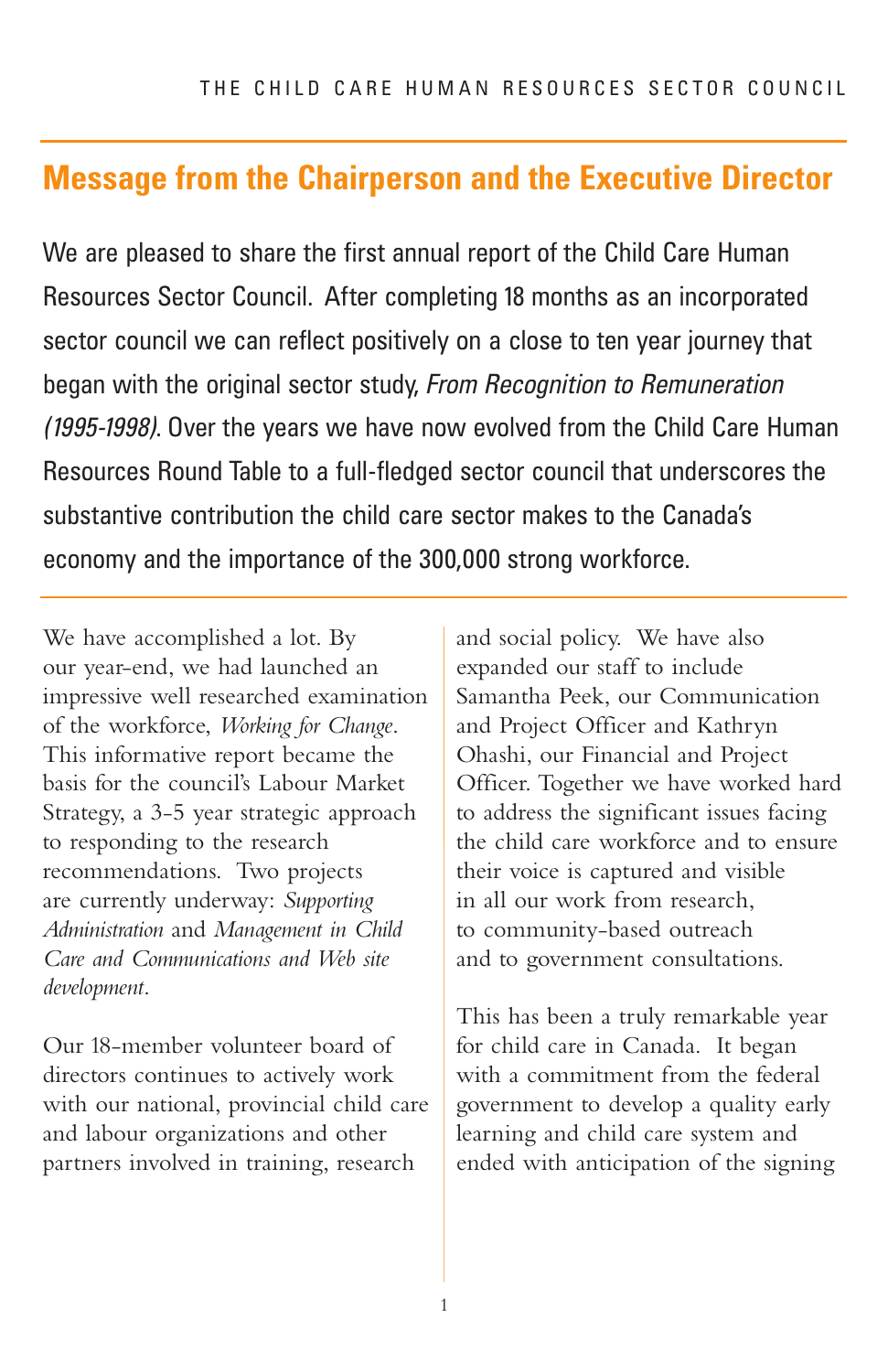# 2004-2005 ANNUAL REPORT

of bilateral agreements. This investment means that now, more than ever, we must work to address critical recruitment and retention challenges. To respond to those challenges a comprehensive training strategy and a career awareness initiative will be next year's focus. A strong, well remunerated and skilled workforce is central to achieving a high quality child care system for children and their families.

Janne monis

Joanne Morris Chair

Diana J Ca*Nas*<br>Diana Carter

Executive Director

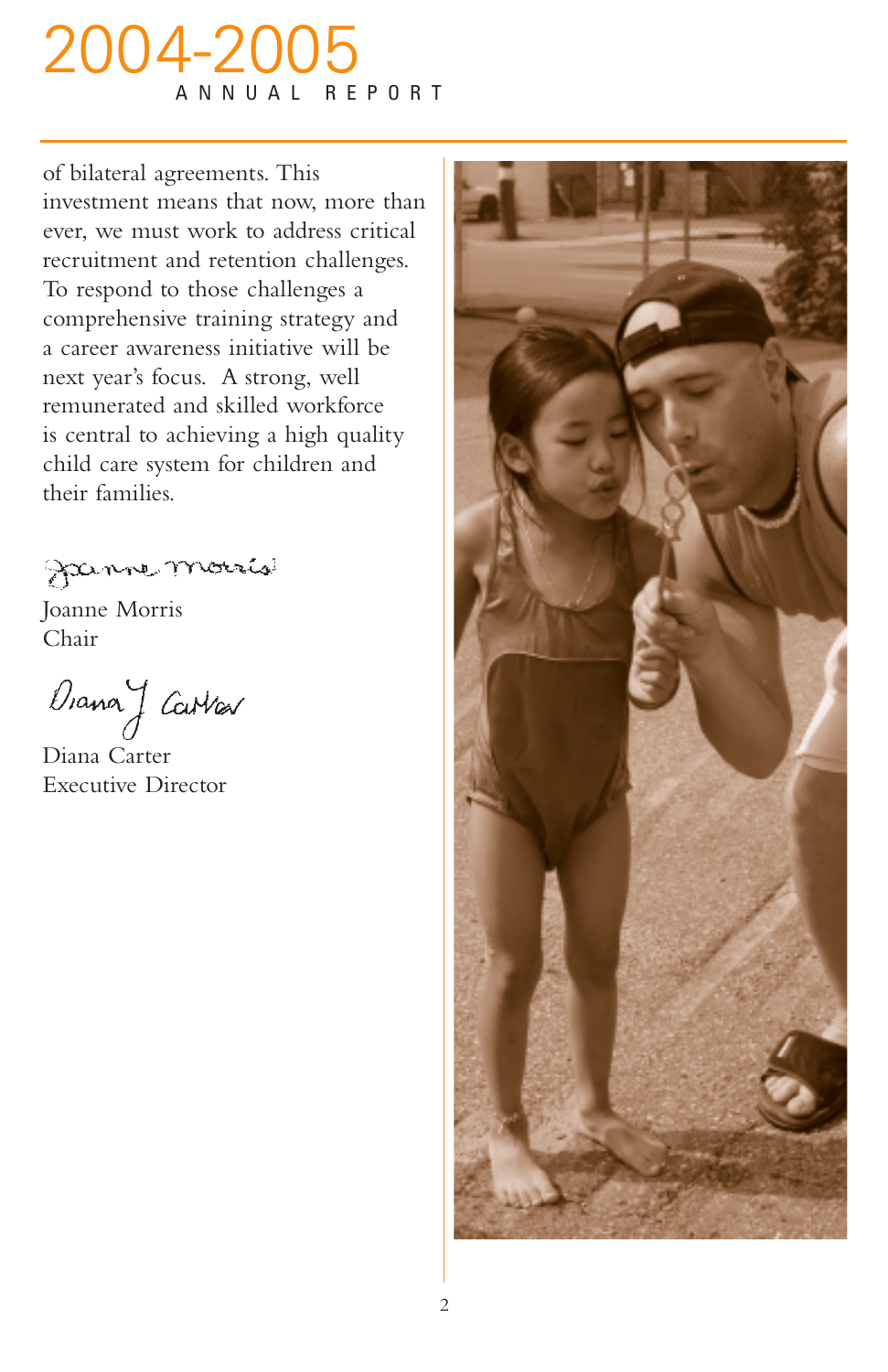#### THE CHILD CARE HUMAN RESOURCES SECTOR COUNCIL

# **Who We Are**

The Child Care Human Resources Sector Council (CCHRSC) is a pan-Canadian, non-profit organization dedicated to moving forward on pressing human resources issues in the child care sector.

Our 18-member volunteer board brings together national child care and labour organizations, trainers, government, child care providers, employers, and other stakeholders from across the country. Through our projects, we develop tools and initiatives designed to meet the needs of the child care workforce and to achieve our organizational goals.

# **Our Partners**

Canadian Child Care Federation Child Care Advocacy Association of Canada

Canadian Union of Public Employees Confédération des syndicats nationaux National Union of Public and General Employees

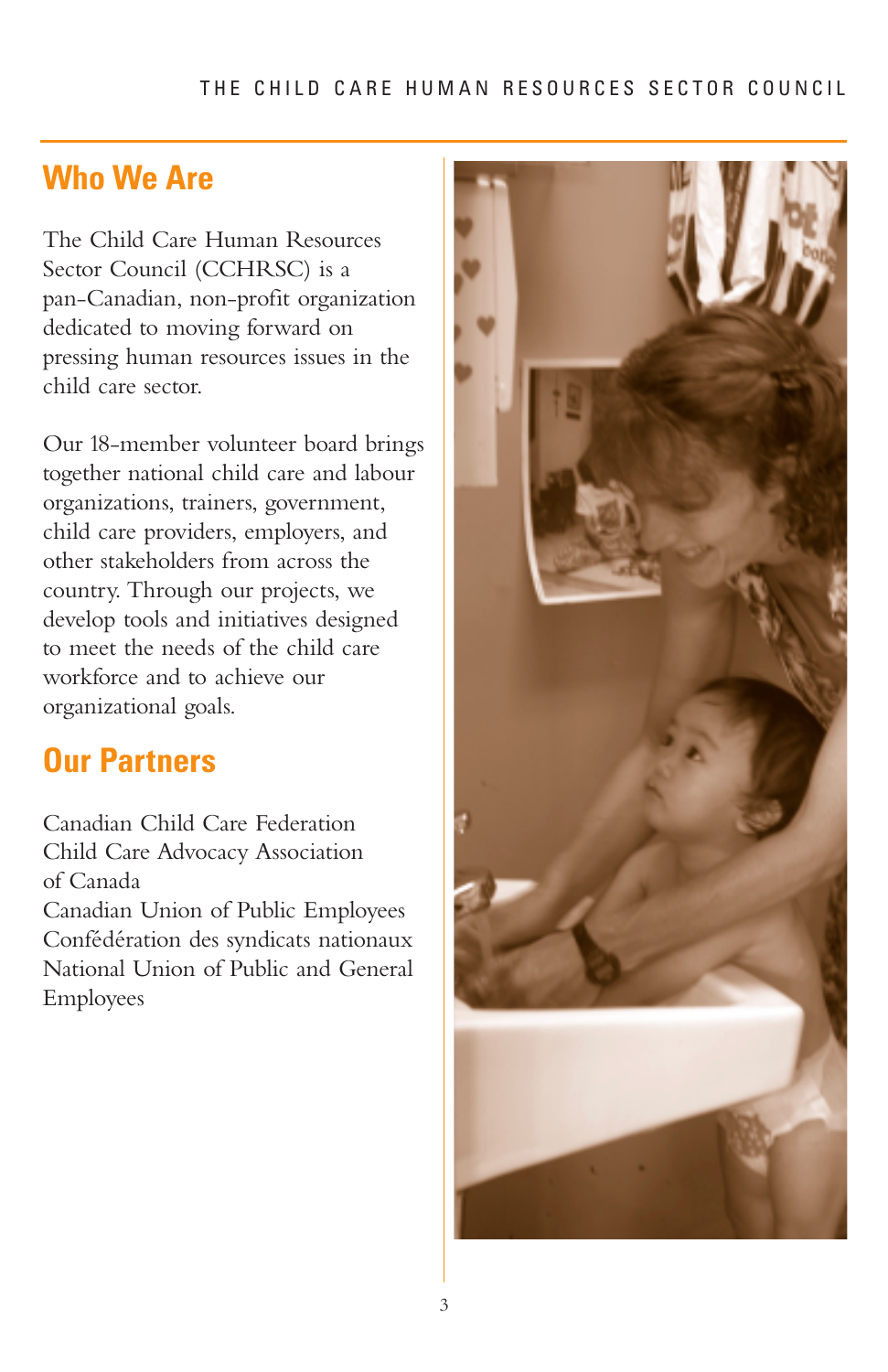# 2004-2005 ANNUAL

# **Our Goals**

- Promote better wages, benefits and working conditions for child care providers
- Promote increased respect and recognition of the workforce
- Enhance the sector's capacity to address workforce issues
- Increase public awareness of the important role of the workforce
- Support the development of a well-trained and skilled workforce
- Support the workforce to meet the changing child care needs of families

# **Our Projects 2004**

### **Labour Market Update**

In November 2004, the sector council released *Working for Change: Canada's Child Care Workforce*. Working for Change profiled the child care workforce, the environment they work in, and the challenges they face.

The report updated the groundbreaking 1998 study *Our Child Care Workforce: From Recognition to Remuneration*—the first ever completed on the child care workforce. Both reports look at child care from the caregiver's perspective and make key recommendations on wages and



working conditions, training and education, public policy, and research.

Released at a time when child care was high on the government agenda, the report garnered widespread media coverage across the country. Attention and support from stakeholders, government, and the child care workforce was overwhelming.

### **Labour Market Strategy**

Drawing on key recommendations made in *Working for Change*, the sector council's labour market strategy was developed. Designed to guide the work of the council and to provide a clear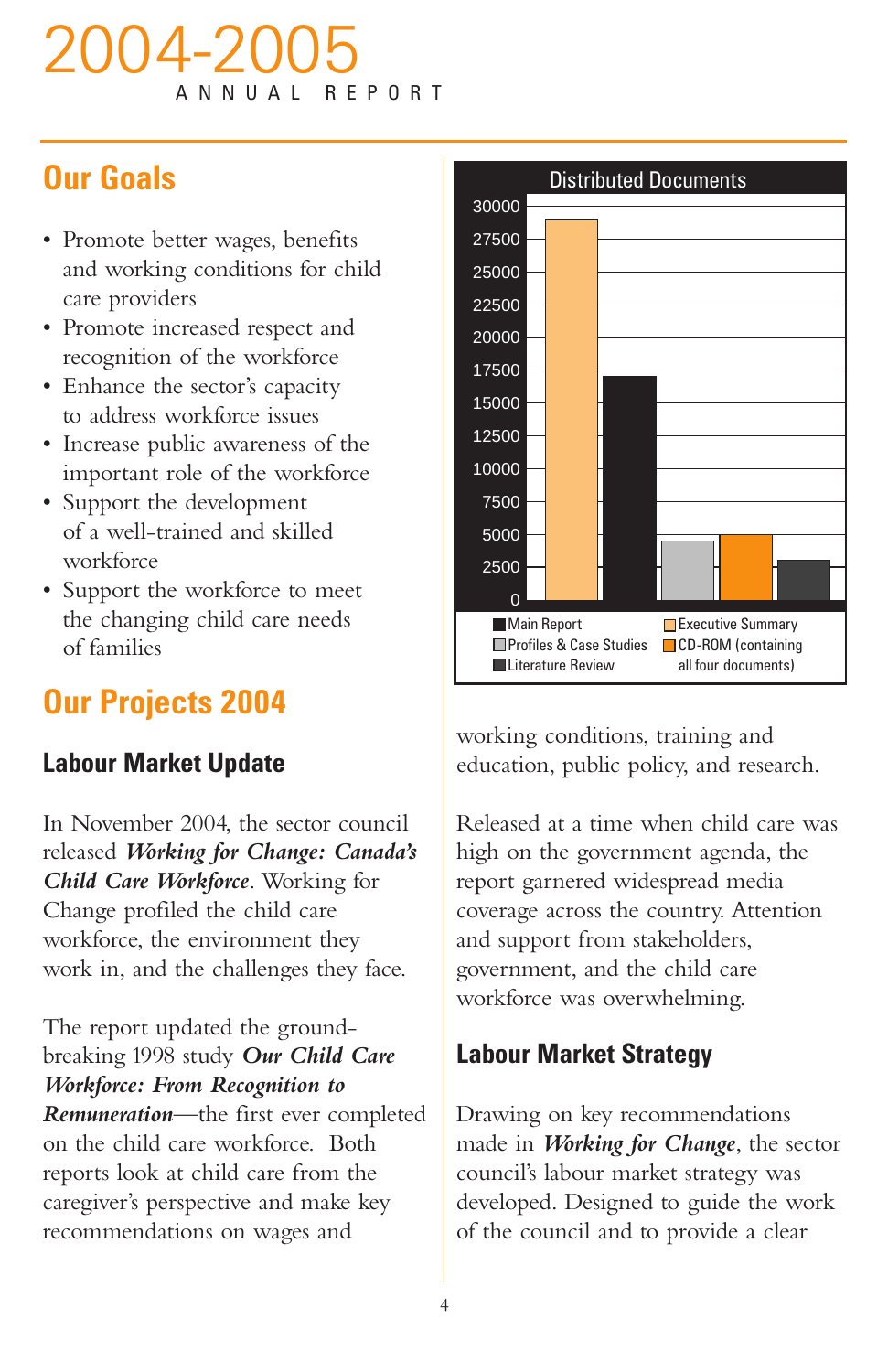roadmap for building a quality child care workforce in Canada, the strategy focuses on four key areas:

- Sector development to improve recruitment, retention, wages, benefits, and working conditions;
- Research to increase knowledge of labour market trends, human resource issues, and the role of the workforce;
- Communications strategies to increase awareness of the child care workforce;
- Outreach and partnership development to create dialogue and concensus among decision makers, analysts, researchers, and the education and child care sectors.

### **Supporting Administration and Management (SAM) in Child Care**

The SAM project represents an important step in ensuring that supervisors, managers, and administrators have access to the skills they need to do their jobs effectively. In fall 2004, Phase 1 of this three-phase project began:

- Phase 1: an occupational analysis on leadership positions
- Phase 2: identifying training and curriculum gaps; and
- Phase 3: developing tools to address them.

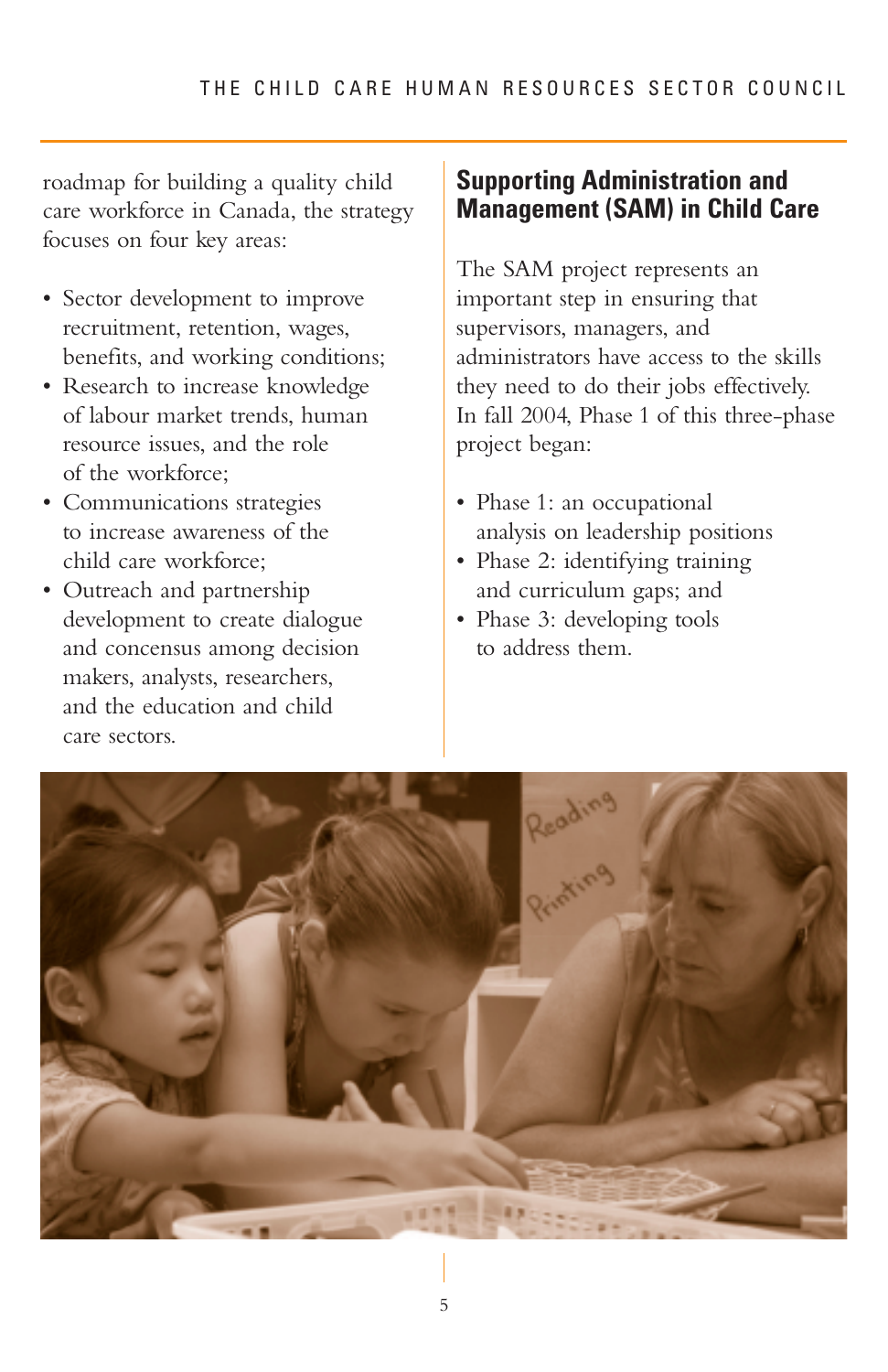# 2004-2005 ANNUAL REPORT

The project builds on the Canadian Child Care Federation's *Occupational Standards for Child Care Practitioners*. Phase 1 will lead to the development and validation of *Occupational Standards for Administrators and Managers in Child Care* by Spring 2006.

### **Communications & Web Site Expansion**

The communications and web project represents an important step in ensuring that all sector council communication and outreach activities are designed with key audiences, like child care organizations, researchers, government, and trainers, in mind.

This project includes the development of a communications strategy, a branding initiative, and a complete redesign and expansion of our web site by Winter 2006.

# **Approved for 2005**

The sector council has secured funding to launch four new projects in 2005:

- *A training strategy* designed to increase the capacity of the child care workforce;
- *A career awareness strategy* designed to increase awareness and understanding of the value of a child care career;

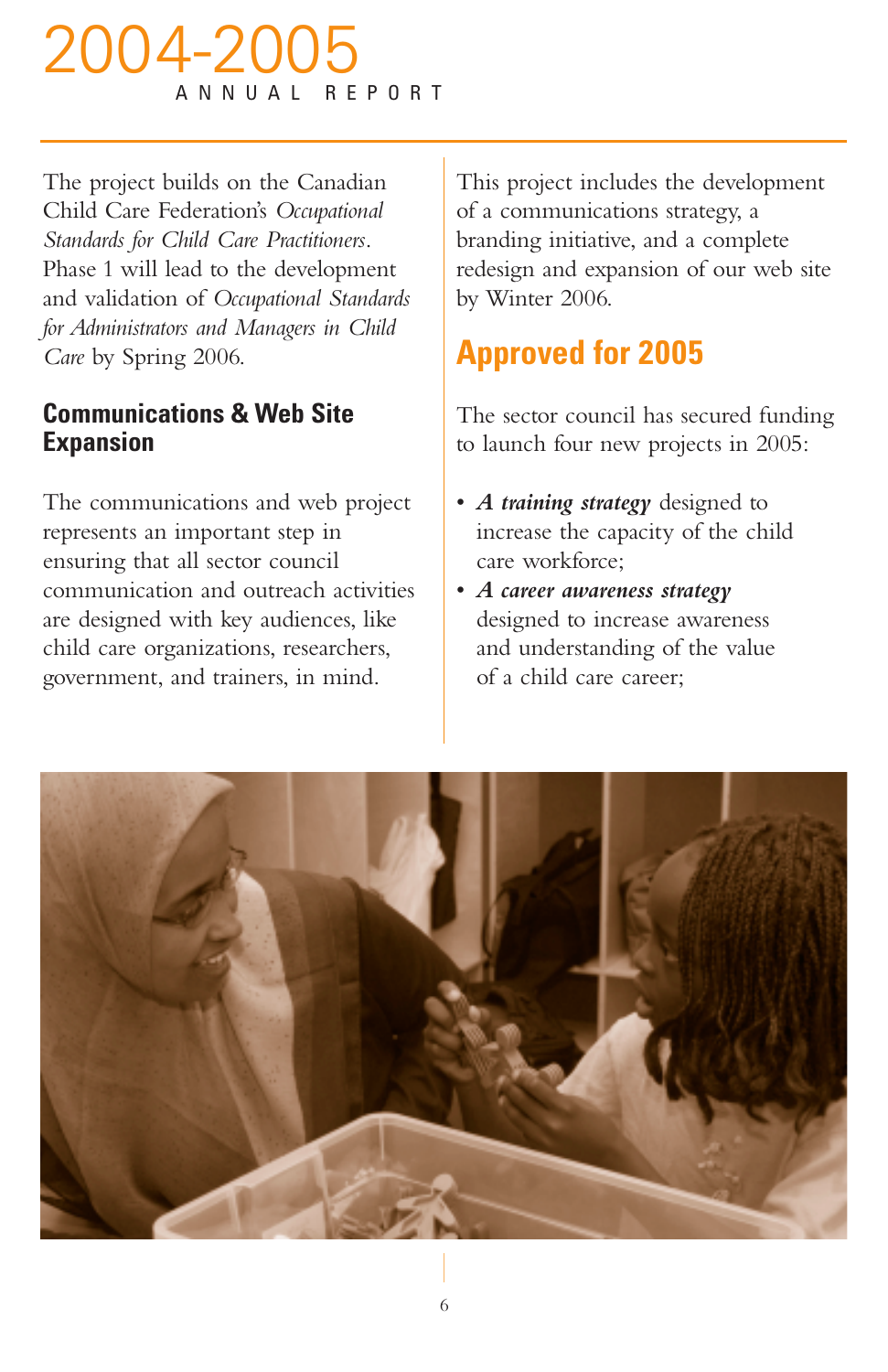- A project focused on *building connections with First Nations, Inuit, and Metis child care;*
- A *labour market research agenda* that will create an expert panel to evaluate and improve labour market information available on the child care sector.

### **Making connections:**

This year the sector council was an active member of the following groups:

- Association of Canadian Community Colleges: Affinity group on child care
- The Alliance of Sector Councils (TASC)

The sector council presented labour market update information to the groups and conferences listed below:

- Early Childhood Educators of BC, Vancouver, BC (May 2004)
- Child Care for a Change! Conference, Winnipeg, MB (November 2004)
- Human Resources and Skills Development Canada (November 2004/April 2005)
- Members of parliament (November 2004)
- Provincial/territorial directors of early learning and child care (November 2004)
- Social Development Canada (November 2004)

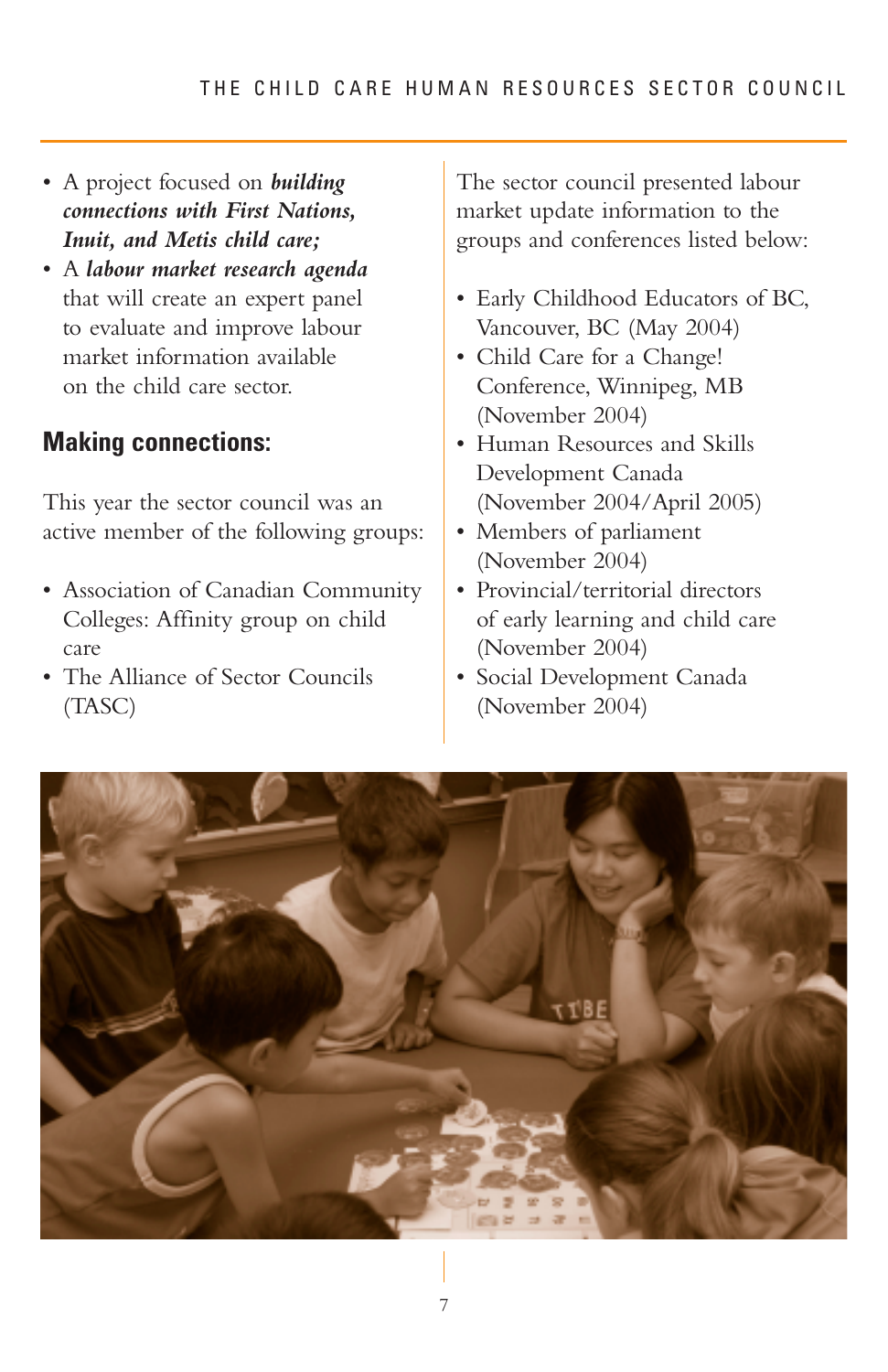# 2004-2005 ANNUAL REPORT

- Social Development Canada's Child Care Taskforce (November 2004)
- National Consultation on Career Development – NATCON, Ottawa, ON (January 2005)
- Yukon Child Care Association Conference, Whitehorse, YK (January 2005)
- Winter Recharge, Association of Early Childhood Educators of Halton, Ontario (February 2005)
- Child Care: the Heart of the Matter Conference, Surrey, BC (February 2005)

# **Board members**

# **Executive Committee**

### **Joanne Morris**

Sector Council Chair (Director at Large) Faculty, Early Childhood Education, College of the North Atlantic Newfoundland and Labrador

**Gyda Chud** Sector Council Vice-Chair (Director at Large) Director – Continuing Studies, Vancouver Community College British Columbia

### **Raymonde Leblanc**

Sector Council Secretary-Treasurer Representative: Confédération des syndicats nationaux Conseillère syndicale, Confédération des syndicats nationaux Quebec

### **Maryann Bird**

(May – September) Representative: Child Care Advocacy Association of Canada Executive Director, Child Care Advocacy Association of Canada British Columbia

### **Christine McLean**

(September – April) Representative: Child Care Advocacy Association of Canada Past chair, Child Care Advocacy Association of Canada Newfoundland and Labrador

**Sandra Griffin** (May – September) Representative: Canadian Child Care Federation Executive Director, Canadian Child Care Federation Ontario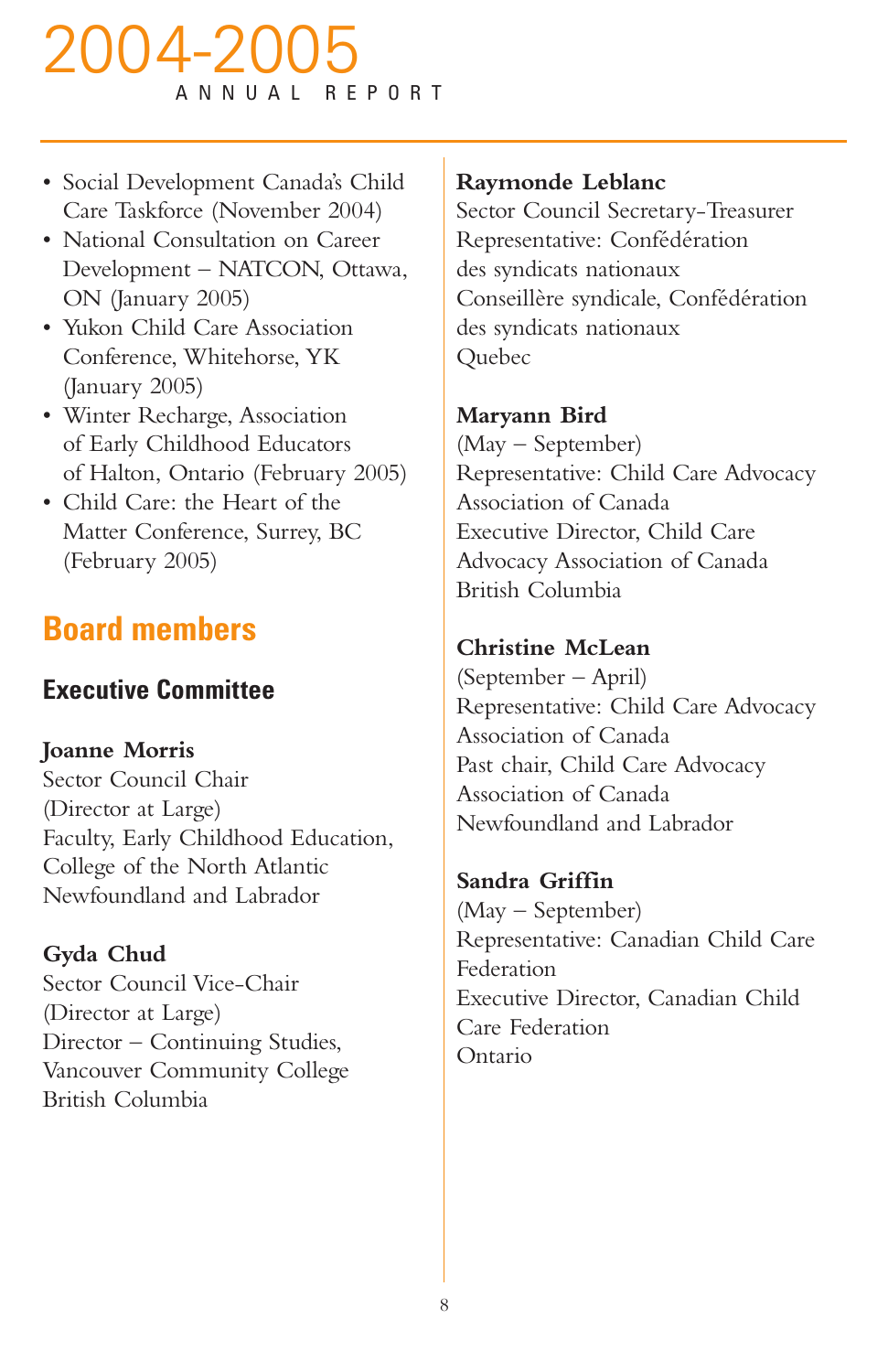#### THE CHILD CARE HUMAN RESOURCES SECTOR COUNCIL

#### **Barb Coyle**

(September – April) Representative: Canadian Child Care Federation Executive Director, Canadian Child Care Federation Ontario

**Jamie Kass** Representative : Canadian Union of Public Employees Child Care Coordinator CUPW Ontario

#### **Council Members**

**Karen Chandler** Representative: Canadian Child Care Federation Professor, George Brown College Ontario

**Sheila Davidson** Representative: Child Care Advocacy Association of Canada Child and Youth Advocate, City of Vancouver British Columbia

**Mary Goss-Prowse** Representative: Canadian Child Care Federation Registrar of Certification, Association of Early Childhood Educators, Newfoundland and Labrador

#### **Marta Juorio**

Representative: Child Care Advocacy Association of Canada Director of Child Care, YWCA Child Development Centre Saskatchewan

**Marcia Lopez**

Representative: Canadian Union of Public Employees Home Child Care Coordinator, Toronto Home Child Care Office Family Day Care Services Ontario

**Dixie Mitchell** Director at Large Child Care Consultant New Brunswick

**Noreen Murphy** Director at Large Executive Director, Churchill Park Family Care Society Alberta

#### **Gay Pagan**

Representative : National Union of Public and General Employees Child Care Worker Organizer, Manitoba Government and General Employees' Union Manitoba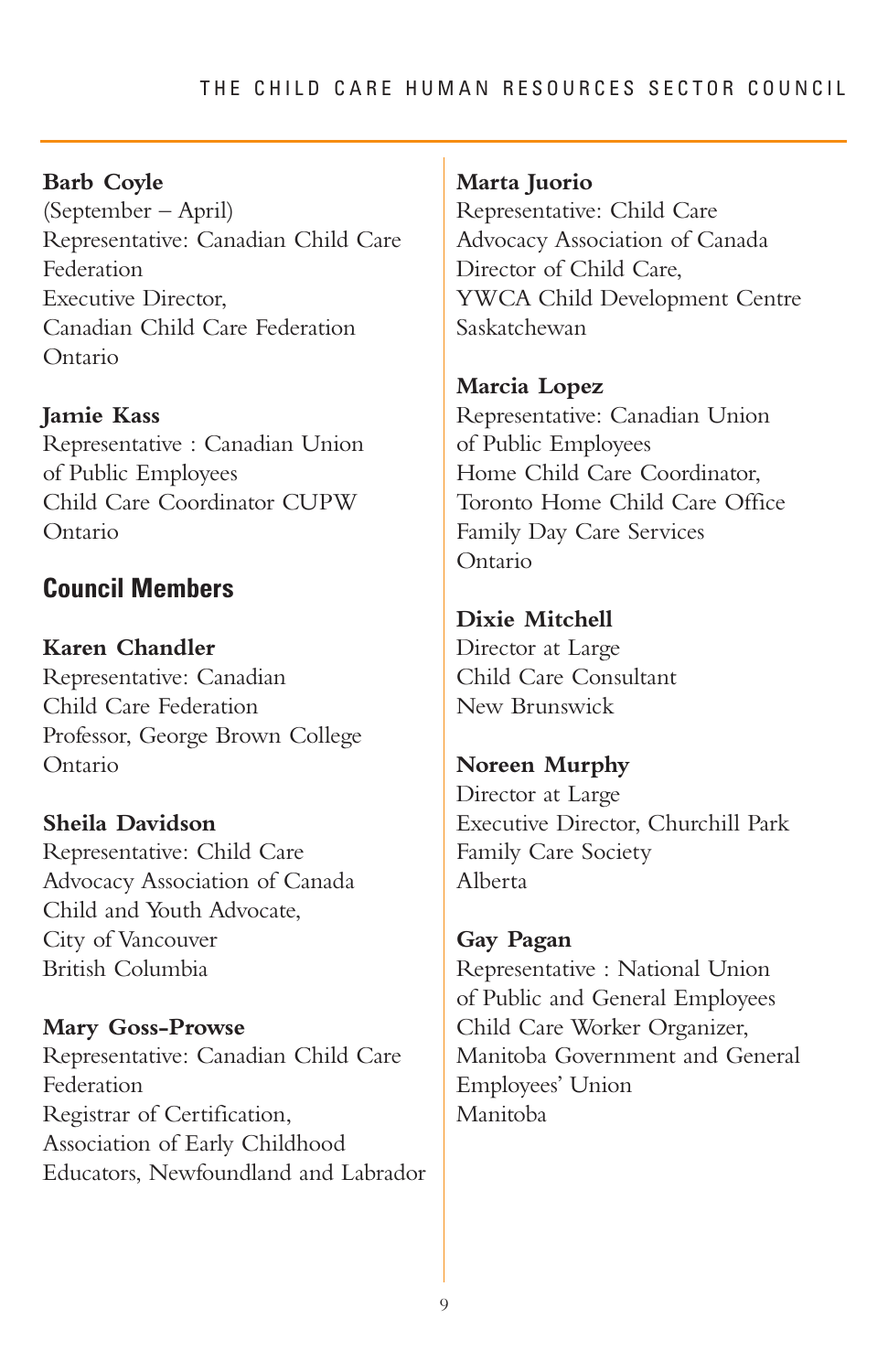# 2004-200 ANNUAL REPORT

#### **Jasbir Randhawa**

Director at Large Co-Chair, Yukon Child Care Association Yukon

**Kathy Reid** Provincial/Territorial Director (Director at Large) Director - Child Day Care Program, Dept. of Family Services and Housing Manitoba

#### **Josée Roy**

Representative : Confédération des syndicats nationaux Adjointe à l'exécutif, Confédération des syndicats nationaux Québec

#### **Trista Thompson**

Representative: National Union of Public and General Employees B.C. Government and Service Employees' Union British Columbia

# **History**

The Child Care Human Resources Sector Council (CCHRSC) was established in 2003, but its history goes back to February, 1996. That's when the federal government agreed to fund a sector study to investigate human resource issues in child care. In May, 1998, the final report, *Our Child Care Workforce: From Recognition to Remuneration* was launched.

A transition committee led the sector to the next phase, creating a Child Care Human Resources Round Table. The Round Table was launched at an April 2000 symposium in Ottawa with a mandate to find ways to act on the sector study's recommendations. The Child Care Human Resources Sector Council grew out of the Round Table and was established in November 2003 when the federal government changed their funding requirements. The new sector council was very good news for child care because it meant that there was stable funding for an organization dedicated to human resource issues.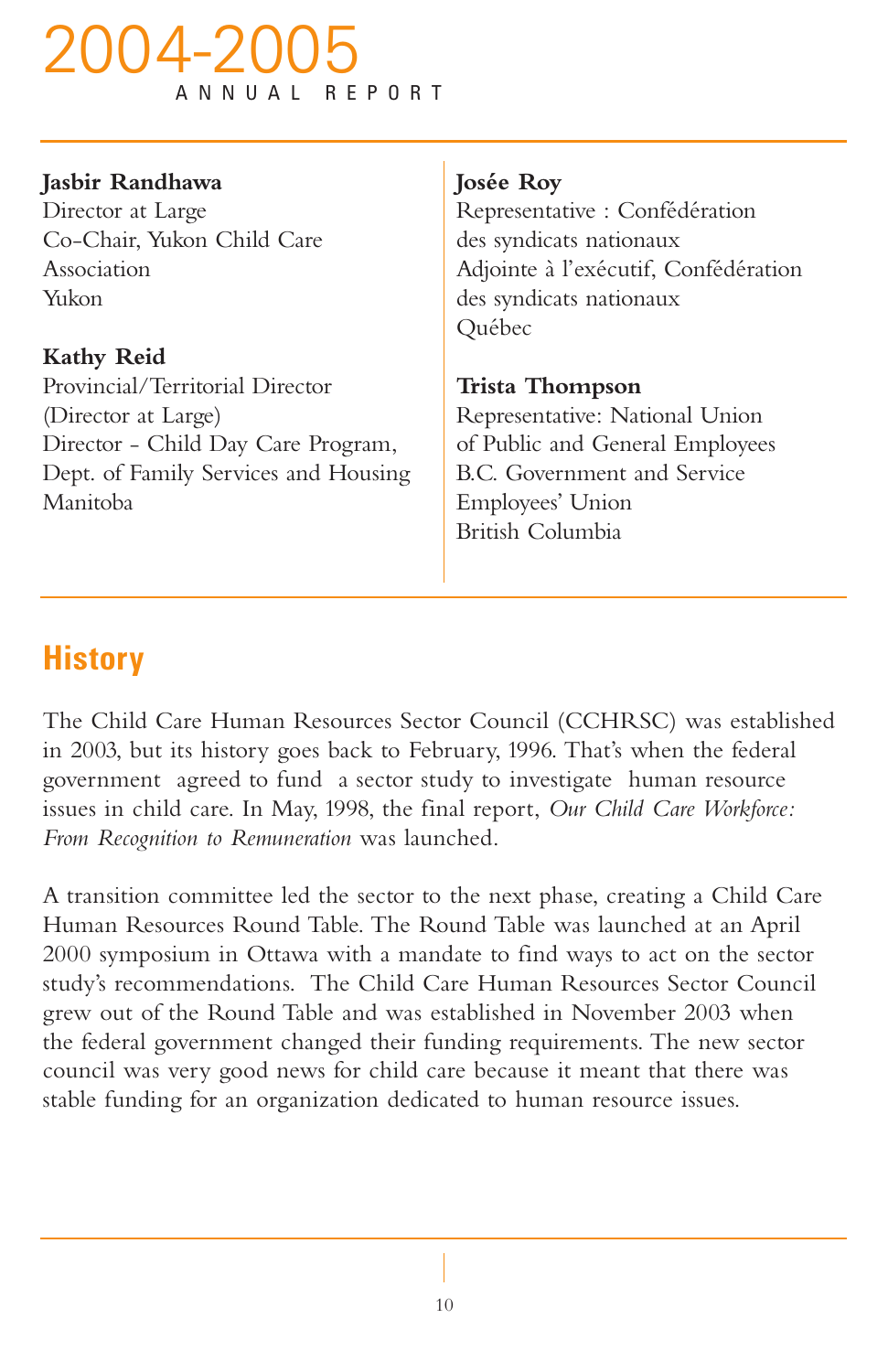# **Thanks**

Well respected in the child care community, these individuals made a tremendous contribution not only to shaping the organizational structure of the Sector Council, but in helping us broaden and deepen our understanding of human resource issues in our sector.

Their experience, knowledge and analyses enabled us to draw the links between recruitment, retention, respect, remuneration and recognition and the ways in which these are fundamental to providing high quality child care for Canada's young children and families.

Jane Beach Jane Bertrand Maryann Bird Ron Blatz Josée Belleau Louise Bourgon Rachel Cox Bozica Costigliola Gillian Doherty Lee Dunster Barry Forer Sandra Griffin

Debra Mayer Cindy MagLoughlin Donna Michal Carol Oberg Jocelyne Tougas

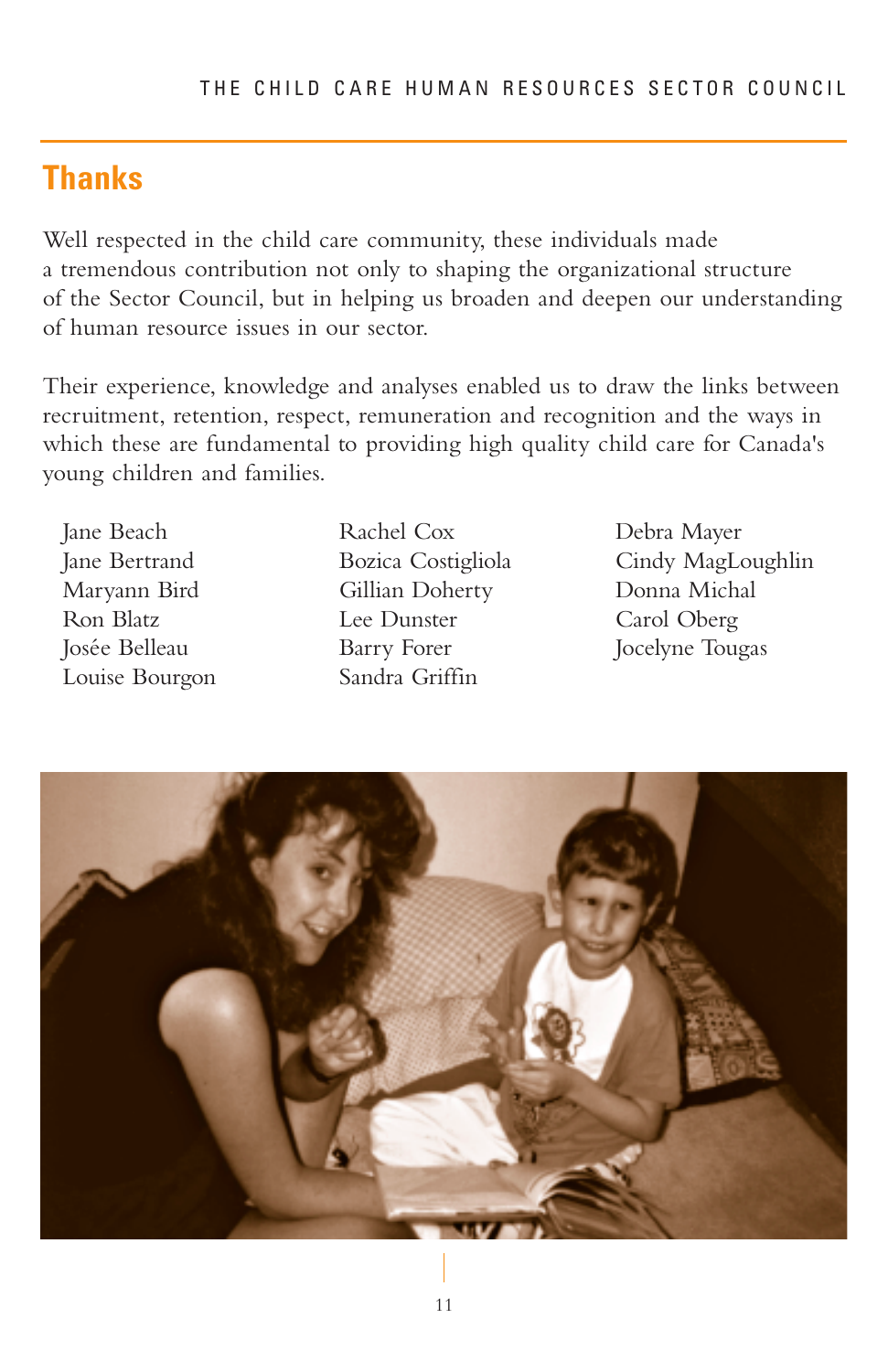# 2004-200 ANNUAL REPORT

#### **AUDITORS' REPORT**

To the Directors of Child Care Human Resources Sector Council:

We have audited the statement of financial position of Child Care Human Resources Sector Council as at March 31, 2005 and the statement of revenue and expense for the year then ended. These financial statements are the responsibility of the Council's management. Our responsibility is to express an opinion on these financial statements based on our audit.

We conducted our audit in accordance with Canadian generally accepted auditing standards. Those standards require that we plan and perform an audit to obtain reasonable assurance whether the financial statements are free of material misstatement. An audit includes examining, on a test basis, evidence supporting the amounts and disclosures in the financial statements. An audit also includes assessing the accounting principles used and significant estimates made by management, as well as evaluating the overall financial statement presentation.

In our opinion, these financial statements present fairly, in all material respects, the financial position of the Council as at March 31, 2005 and the results of its operations and its cash flows for the year then ended in accordance with Canadian generally accepted accounting principles.

Ottawa, Ontario May 3, 2005

> OUSELEY HANVEY CLIPSHAM DEEP LLP Chartered Accountants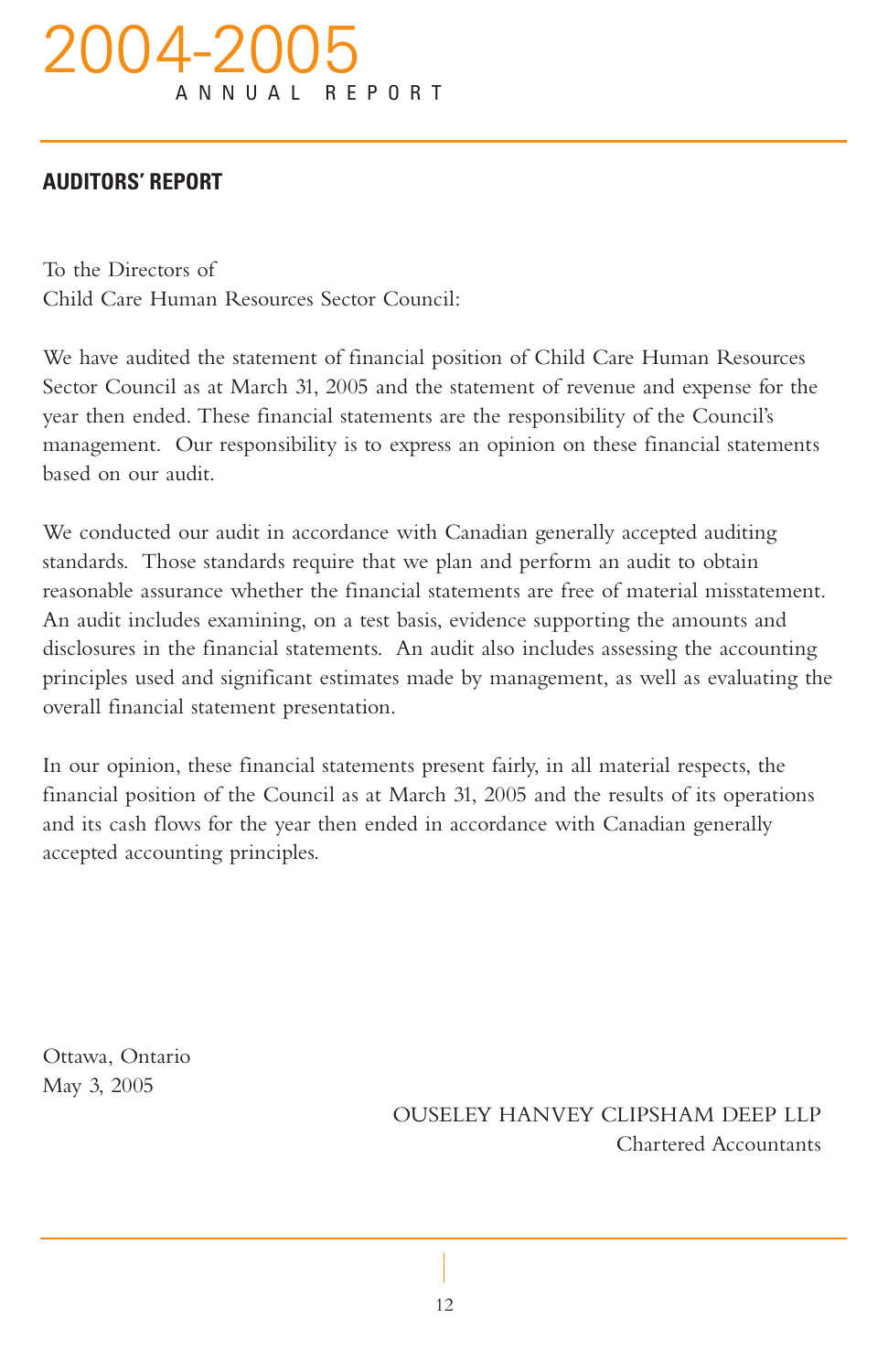### **STATEMENT OF FINANCIAL POSITION**

AS AT MARCH 31, 2005

|                                          | 2005            |
|------------------------------------------|-----------------|
|                                          |                 |
| <b>CURRENT ASSETS</b>                    |                 |
| Cash                                     | $\$\,$<br>6,935 |
| Amounts receivable                       | 144,435         |
|                                          | \$151,370       |
| <b>CURRENT LIABILITIES</b>               |                 |
| Accounts payable and accrued liabilities | 151,370         |
|                                          | 151,370         |
| <b>NET ASSETS</b>                        |                 |
| Unrestricted                             |                 |
|                                          | -               |
|                                          | \$151,370       |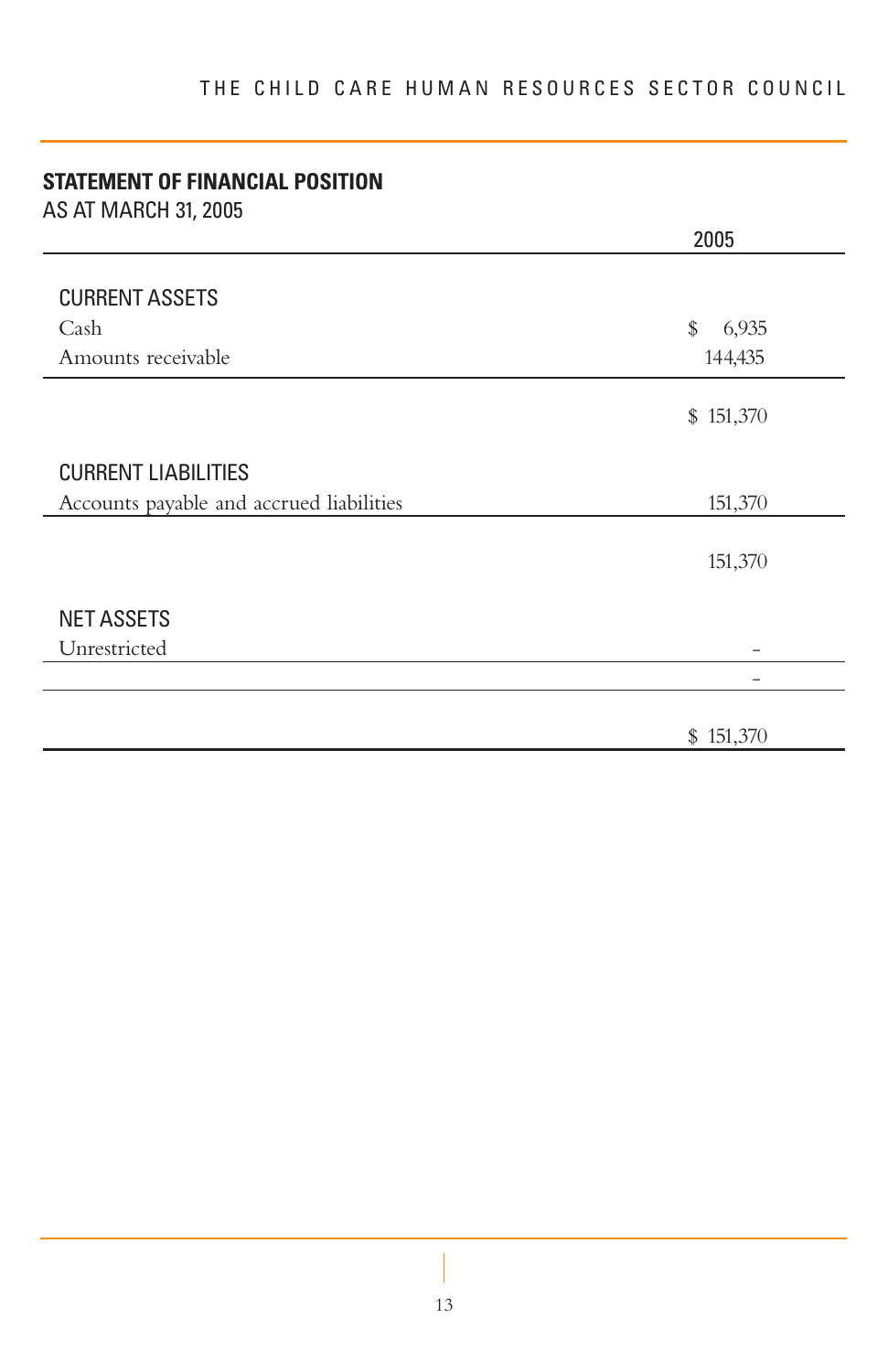# 004-20 ANNUAL REPORT

#### **STATEMENT OF REVENUE AND EXPENSE**

FOR THE YEAR ENDED MARCH 31, 2005

|                                             | 2005      |
|---------------------------------------------|-----------|
|                                             |           |
| <b>REVENUE</b>                              |           |
| Contributions – Government of Canada        | \$490,351 |
| Interest                                    | 26        |
| Other                                       | 3,000     |
|                                             | \$493,377 |
| <b>EXPENSE</b>                              |           |
| Salaries and benefits                       | 144,833   |
| Contract personnel and professional fees    | 127,251   |
| Promotion, production and dissemination     | 19,681    |
| Overhead                                    | 126,686   |
| <b>Travel</b>                               | 74,926    |
|                                             | 493,377   |
| EXCESS OF REVENUE OVER EXPENSE FOR THE YEAR | \$        |

### ECONOMIC DEPENDENCE

During the year the Council received approximately 99% of its revenue from Human Resources and Skills Development Canada. This revenue was applied to expenses in the following areas:

| Infrastructure                                         | \$405,081 |
|--------------------------------------------------------|-----------|
| Communications Framework and Website Development       | 28.449    |
| Supporting Administration and Management in Child Care | 57.517    |
| Core                                                   | 2,330     |
|                                                        |           |

\$ 493,377

14